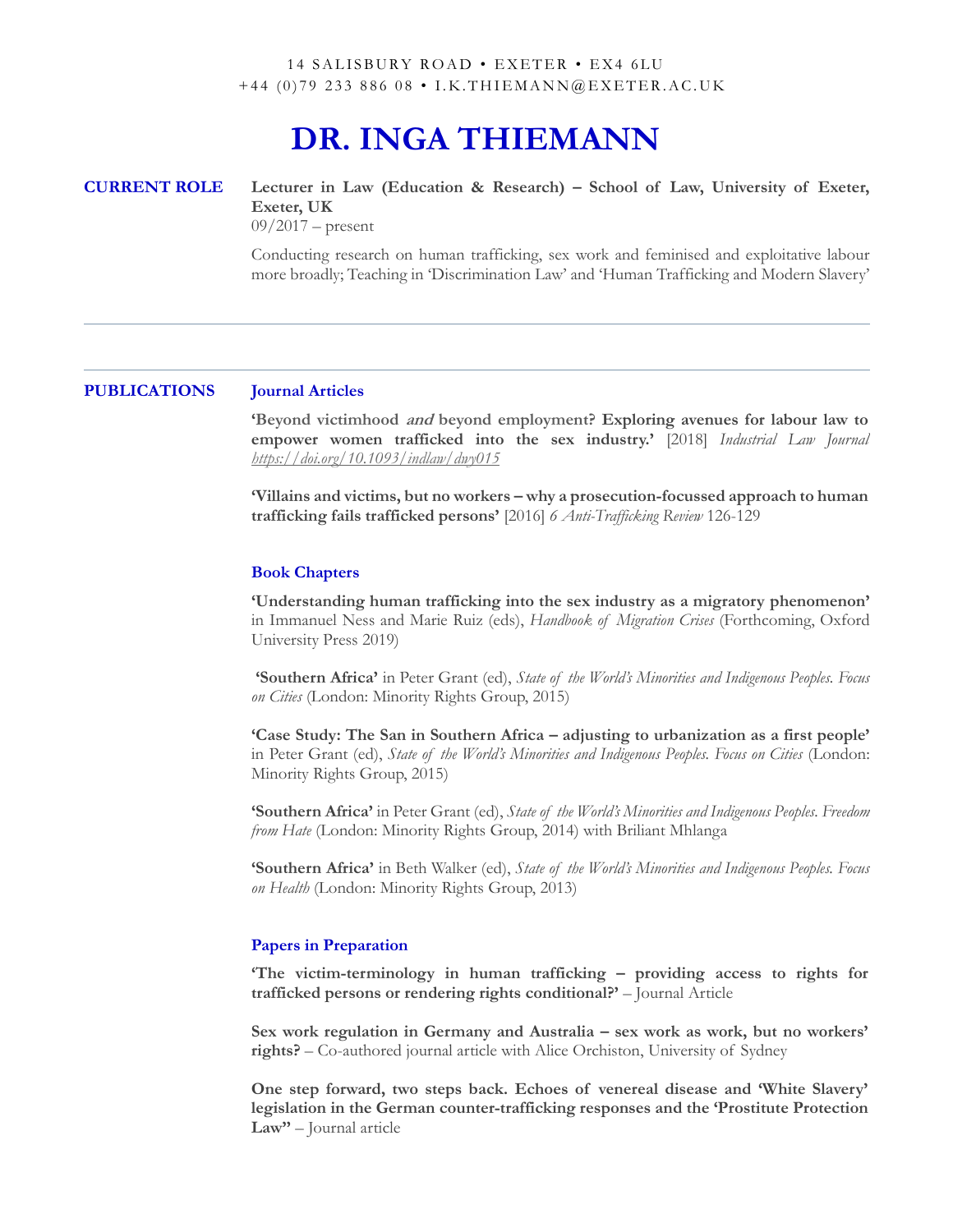### **CONFERENCE Invited Conference Papers**

**PAPERS**

**'Villains and victims, but no workers – considering the labour rights dimension of human trafficking'** (20/10/2016) Side Event to the United Nations' 8th session of the Conference of the Parties to the UN Convention against Transnational Organized Crime, 20/10/2016, Vienna, Austria

**Idealised Victimhood in Human Trafficking Responses: Concepts, Limitations and Omissions'** (10/03/2016) Symposium on "Perspectives on Modern Slavery and Human Trafficking", St Mary's University, Twickenham, London, UK

### **Conference Papers**

**Unpacking the 'Victim of Trafficking' category** (27/03/2018) Socio-Legal Studies Association Conference, Bristol, UK

**Beyond victimhood and beyond employment? Exploring avenues for labour law to empower women trafficked into the sex industry.'** (26/06/2017) Labour Law Research Network Conference, Toronto, Canada

**'Rights, Not Victimhood: Labour Law as a Means to Access to Justice for Women Trafficked into the Sex Industry' (**29/10/2016) UK IVR Annual Conference, University of Leeds, Leeds, UK

**'Legal Definitions of "a Victim of Trafficking" – Ensuring Trafficked Persons' Access to Justice or Creating Barriers to Migrants' Human Rights?'** (03/11/2014) UCL Laws PECC Conference on "Creative Constraints", UCL, London, UK

**'Dancing with the devil? How States' Concepts of "Victim of Trafficking" Increase the Vulnerabilities Faced by Trafficked Persons'** (18-19/09/2014) International Human Trafficking, Prostitution & Sex Work Conference, University of Toledo, Toledo, USA

'What Does the Term "Victim of Trafficking" Describe?' (22/04/2014) Conference "Construction of Gender in Research", Lancaster University, Lancaster, UK

**'Concepts of Appropriate Gendered Behaviour and Resulting Ideas About Prostitution: Effects on Legal Definitions of Human Trafficking for Sexual Exploitation'** (22/04/2014) European Criminal Law Academic Network PhD Conference on "The EU Area of Criminal Justice" University of Pau, Bayonne, France

**'It's a Boys' Game – Until Someone Gets Hurt. Sex Violence in Conflict Between Personal Transgressions and Genocide'** (11-12/05/2012) Conference on "Women in and at War", University of Aberystwyth, Aberystwyth, UK

### **PRESENTATIONS Invited Presentations**

**& PANEL-CHAIRING**

**'The UK Modern Slavery Act and the UK counter-trafficking response - 'groundbreaking' or re-enforcing problematic stereotypes?'** (23/02/2017) Speaker, Oxford Socio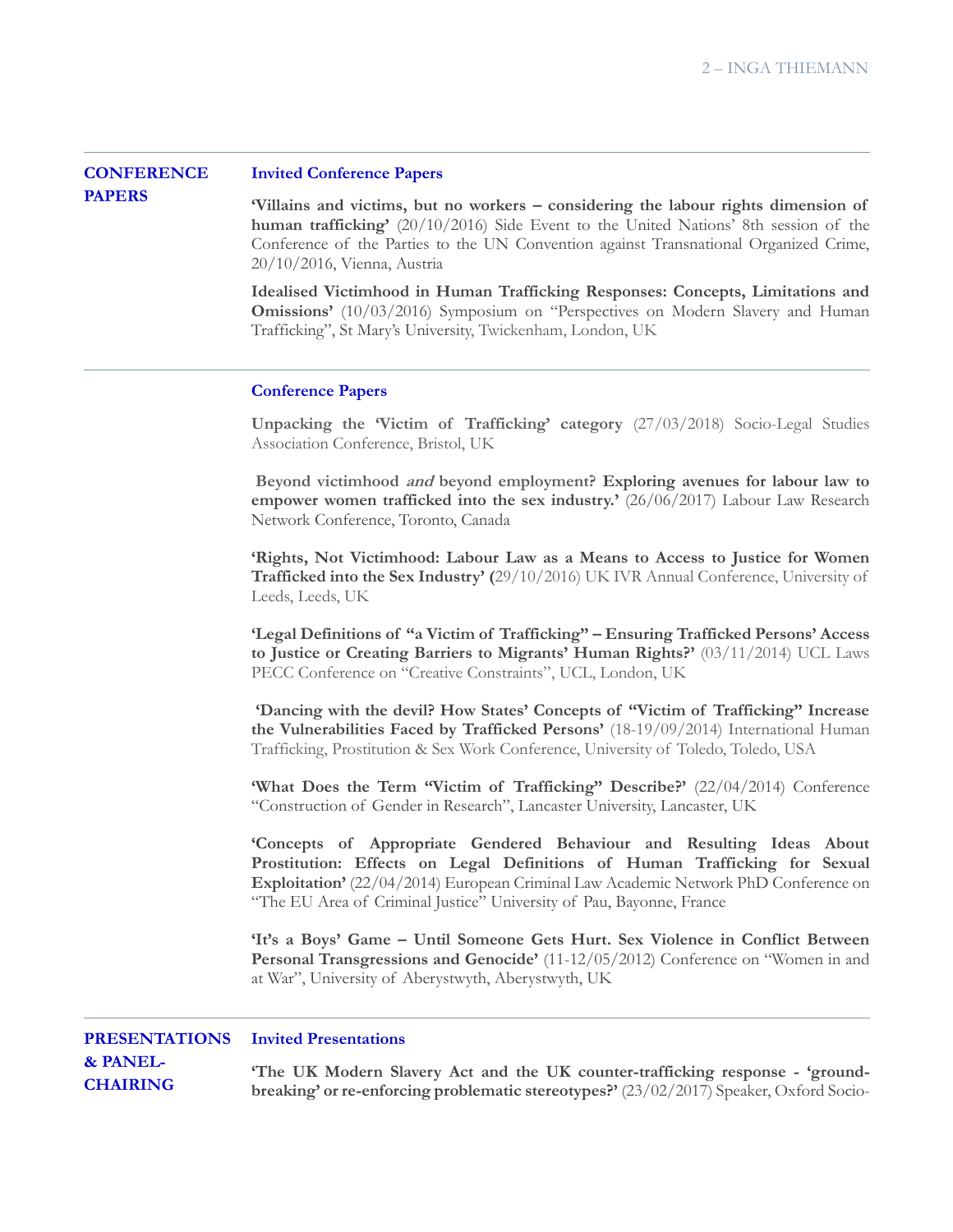Legal Discussion Group, Centre for Socio-Legal Studies (CSLS), University of Oxford Law School, Oxford, UK

**'Protections, but no rights? Definitional Problems of the Modern Slavery Act 2015'**  (23/01/2017) Speaker, International, European and Human Rights Law (IEHR) Primary Series, University of Bristol Law School, Bristol, UK

### **RESEARCH EXPERIENCE Lecturer – School of Law, University of Exeter, Exeter , UK** (09/2017 – present) In my role as lecturer, I conduct research and prepare papers for publication, both

independently and in collaboration with colleagues. I am preparing a large funding application for a socio-legal research project on sex work. I am an active member of the Human Rights and Democracy Forum, the International Law Research Centre, the interdisciplinary Gender Research group and the Science, Culture & the Law research group at Exeter.

I am a member of the Committee for the "What is the Future of Labour Law" research group and "Beyond Slavery and Exploitation".

**Visiting Postdoctoral Fellow – University of Bristol, Bristol, UK** (11/2016 – 5/2017) In my role as visiting researcher, I prepared papers arising from my PhD research for publication, under the mentorship of Prof Tonia Novitz and in collaboration with other researchers in the faculty. I also participated in staff seminars and guest lectures.

**PhD Researcher, University College London, London, UK** (01/2012-09/2016) Primary Supervisors: Prof Alison Diduck, Dr Virginia Mantouvalou Secondary Supervisor: Dr Nigel Balmer

My PhD explores an intersectional feminist response to human trafficking into the sex industry. This thesis challenges the existing criminal law approach to human trafficking and approaches the issue from an alternative perspective:. I suggest to view human trafficking as an intersectional vulnerability caused by gender stereotypes, stigma against reproductive work in general and sex work in particular and the exclusion of traditional 'women's work' from meaningful labour protections. By reframing human trafficking this way, I question the existing narrative of trafficking as a crime involving only the 'villain' trafficker and the 'innocent' victim of trafficking. I instead include states as the elusive third parties and suggest an intersectional feminist approach to labour law reform in order to combat human trafficking.

# **Research Associate, Centre for the Study of Modern Slavery, St Mary's University, Twickenham, London, UK** (12/2015-07/2016)

Research Lead: Dr Carole Murphy, Programme Director Criminology and Sociology

Developed a research project on the interview processes for assumed victims of trafficking in the National Referral Mechanism (NRM) for UK/EU citizens and both the NRM and asylum interviews for third country nationals. I designed the research proposal for the pilot study and presented it to stakeholders. Conducted the literature review and planned the dissemination of the research. I developed modules on 'Human Rights and Migration' and 'Gender, State and Society' and contributed to the over all design of the MSc 'Migration, Organised Crime and Human Trafficking'.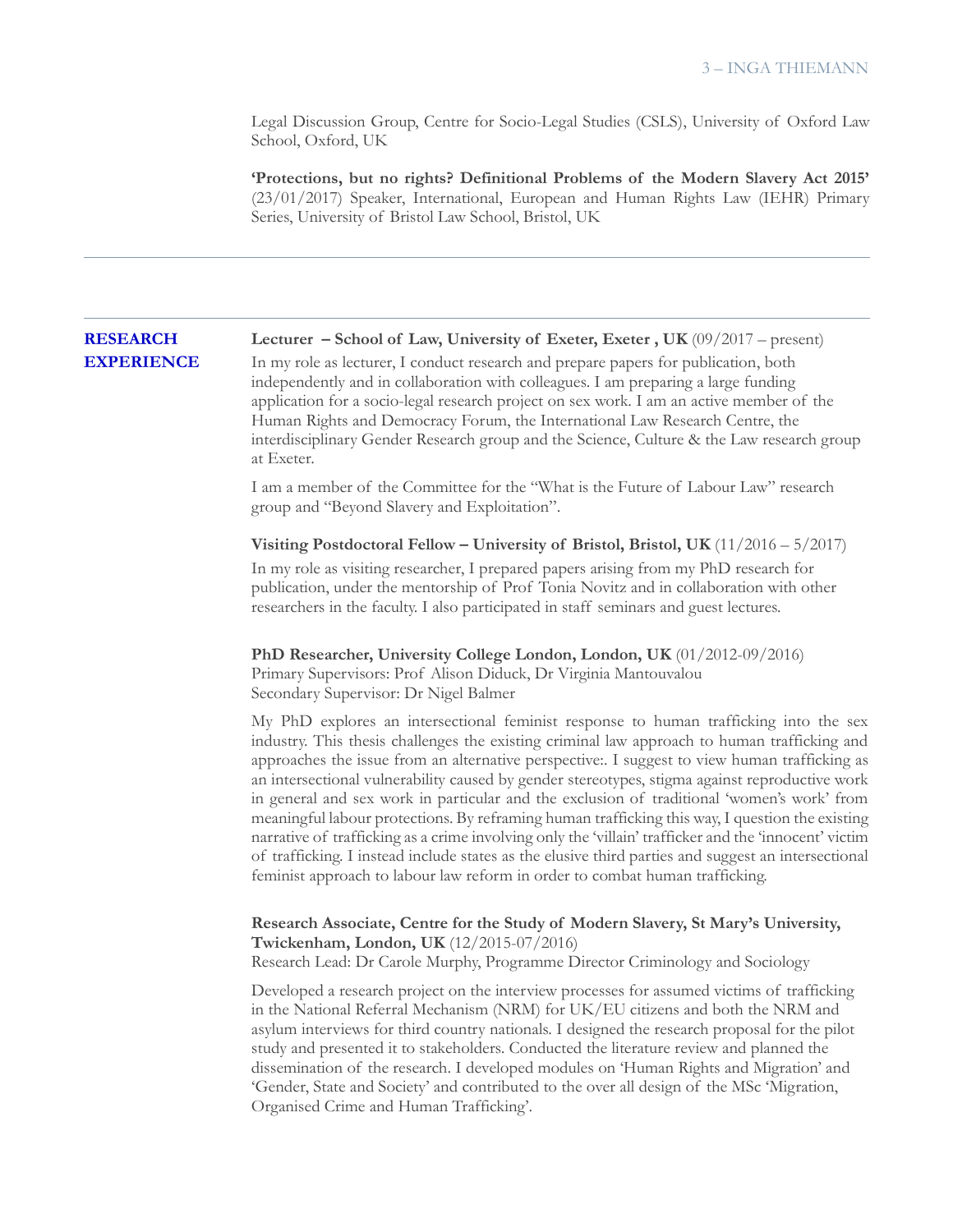**Researcher, LSE Enterprise, London School of Economics, London, UK** (11/2013) Research Leads: Dr Claire Marzo, EUI; Dr Konstantina Davaki, LSE

Invited as an external expert on a LSEE bid for a EU DG Home Affairs study on human trafficking. Independently drafted the legal section of the proposal.

**Research and Advocacy Intern, Women Against Violence Europe Network (WAVE), Vienna, Austria** (06/2010-08/2010)

Researched and drafted Wave's Consultation Paper on the EU strategy to combat sexual violence. Conducted qualitative & quantitative research for the Comparative Country Report 'Reality Check on Women and Children Survivors of Sexual Violence'. I also conducted editorial work for WAVE's magazine and assisted with planning the annual conference.

### **Teaching Experience**

**TEACHING EXPERIENCE & TRAINING**

**Lecturer in 'Discrimination Law' and 'Human Trafficking and Modern Slavery'**  (09/2018- present) University of Exeter, School of Law

Developing the module design, delivering all lectures and assessment, as well as acting as module convenor for Discrimination Law and Human Trafficking.

**Lecturer in 'Employment Law', 'International Law, Conflict & Strategy' and seminar tutor in 'Criminal Law'** (09/2017- 08/2018) University of Exeter, School of Law

Delivering lectures and seminars on a variety of modules within the Law School, contributing to assessment and module design. Developing additional modules on discrimination law and on human trafficking and modern slavery.

### **Guest Lecturer in 'Criminology: New Perspectives'** (09/2016-12/2016)

St. Mary's University, Department of Criminology & Sociology (Convenor: Carole Murphy)

Invited as a guest lecturer designing and delivering lectures as part of the undergraduate module 'Criminology: New Perspectives' on a variety of topics ranging form gender and criminology, restorative justice and human trafficking/modern slavery.

**Tutor for the Brilliant Club** (10/2013-12/2016) The Brilliant Club, London, UK

Delivered series of university-style tutorials to pupils on a variety of subjects in a total of five schools. For the modules 'Fairness and Human Rights' and 'Turning Points in British History', I delivered lectures based on an existing curriculum developed by the Brilliant Club. For the module 'Gender and Society' I created my own curriculum.

**Guest Lecturer/Teaching Fellow in 'Gender, Law and the State'** (10/2013 –present) UCL, Faculty of Laws (Convenor: Prof Alison Diduck)

Independently developed and delivered lectures covering theory, case law and draft legislation. Worked with a variety of teaching methods in this interdisciplinary class. Contributed to the module's VLE. Advised on exam questions for the final exam.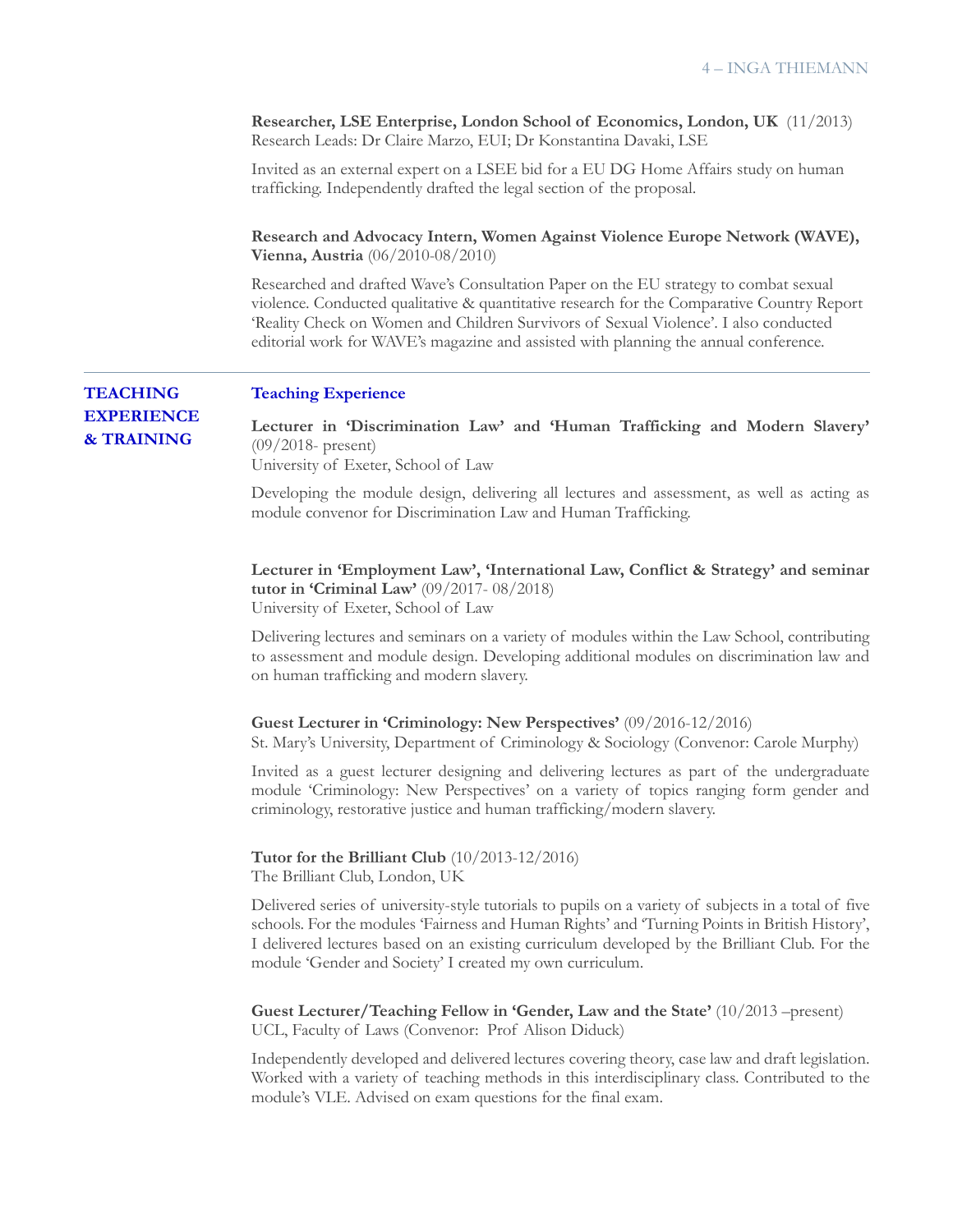### **Guest Lecturer for 'Human Rights in Europe'** (09/2014-03/2015)

UCL, Faculty of Laws (Convenors: Dr Virginia Mantouvalou & Prof George Letsas)

Invited as a guest lecturer to develop and deliver lectures covering theory, case law and draft legislation. Worked with a variety of teaching methods including lecture style presentations, debates in groups and moderated discussions.

## **Mentoring/Supervision**

**Undergraduate Dissertations** (09/2017-present) University of Exeter, School of Law

Provided guidance and feedback for undergraduate students on their final year dissertations. Acted as a first marker.

### **LLM Independent Research Essay** (06/2013-09/2015)

UCL, Faculty of Laws

Provided guidance and feedback for postgraduate students on their final dissertations. Developed the method and skill needed to provide feedback on written work in areas outside of my expertise.

## **Teacher Training**

**Postgraduate Certificate in Academic Practice (HEA-accredited programme leading to 'Fellow")** (06/2018 – present) University of Exeter, Exeter, UK

Developed my personal teaching theory founded in teaching and learning research and created a module design, including over all curriculum, individual lesson plans and assessment and feedback strategies. Delivered lessons assessed by HEA representatives.

**Teaching in Higher Education (HEA-accredited programme leading to "Associate Fellow")** (01/2013 – 07/2013) UCL, London, UK

Developed my personal teaching theory founded in teaching and learning research and created a module design, including over all curriculum, individual lesson plans and assessment and feedback strategies. Delivered lessons assessed by HEA representatives.

**Brilliant Club Teacher Training Weekends (leading to 'Advanced Skills Tutor' status)**  (10/2013, 1/2014, 10/2016) The Brilliant Club, London, UK

I qualified as an 'Advanced Skills Tutor' for delivering research-based teaching across different key stages, developing my own course based on my research and for completing modules on Tutorial Pedagogy, Course Design and Widening Participation.

| <b>EDITORIAL &amp;</b>                   | <b>Editorial Assistant</b> $(03/2014 - 05/2014)$                                                                                                                                    |
|------------------------------------------|-------------------------------------------------------------------------------------------------------------------------------------------------------------------------------------|
| <b>PUBLICATIONS</b><br><b>EXPERIENCE</b> | Virginia Mantouvalou (ed), The Right To Work: Legal & Philosophical Perspectives (Hart<br>2015                                                                                      |
|                                          | Provided editorial assistance to Virginia Mantouvalou. Edited several contributions in<br>substance and structure, provided comments to contributing authors, checked footnotes and |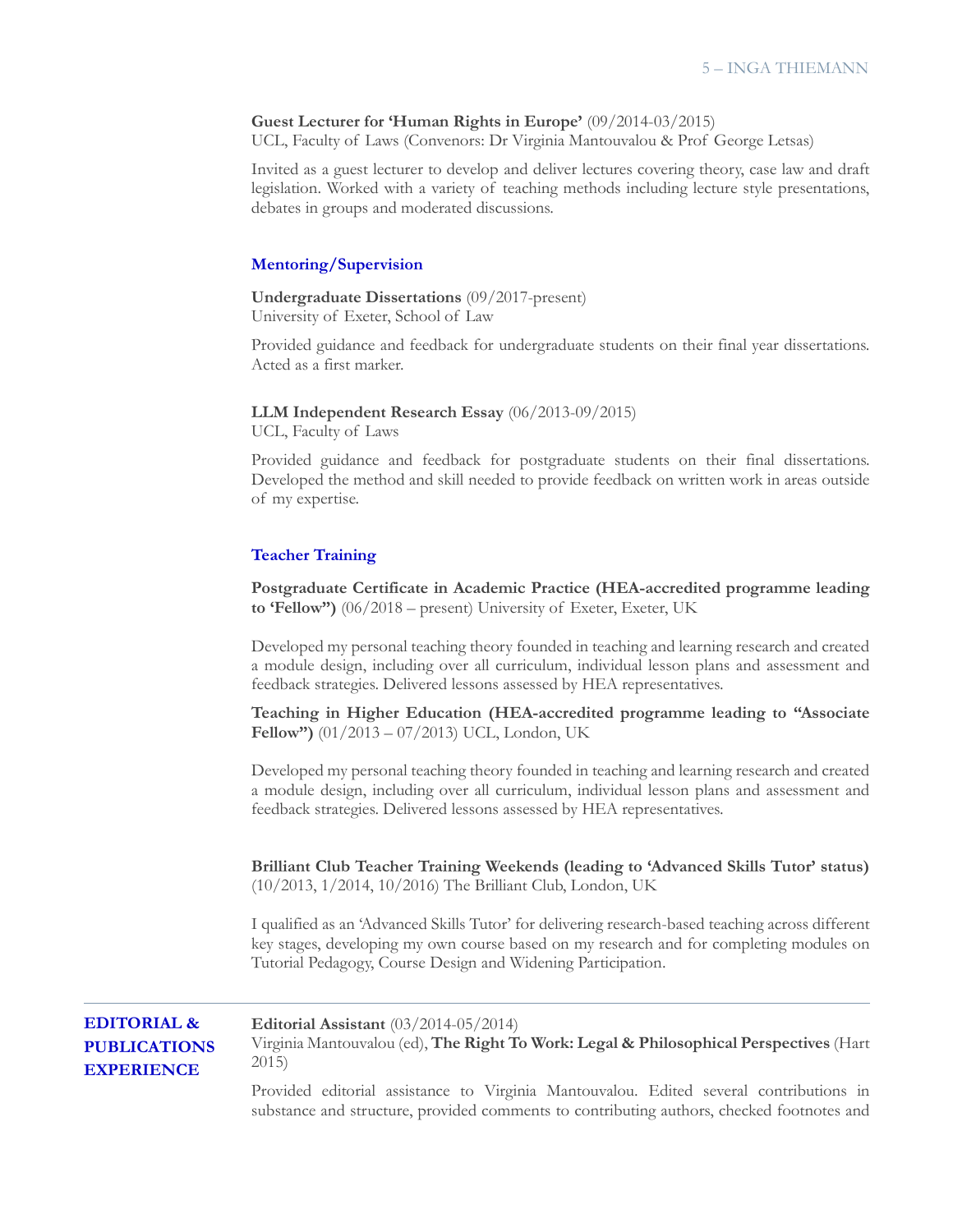edited contributions. Assisted the editor with regard to implementing the publisher's house style including spelling, headings, abbreviations and footnotes.

|                                                            | Editorial Assistant $(02/2014 - 04/2014)$<br>Alison Diduck, Noam Peleg and Helen Reece (eds), Law in Society: Reflections on<br>Children, Family, Culture and Philosophy (Brill/Nijhoff 2015)                                                                                                                                                                                                                                                 |
|------------------------------------------------------------|-----------------------------------------------------------------------------------------------------------------------------------------------------------------------------------------------------------------------------------------------------------------------------------------------------------------------------------------------------------------------------------------------------------------------------------------------|
|                                                            | Provided editorial assistance to Alison Diduck. Duties included comments on substance and<br>structure to contributing authors, checking footnotes and editing contributions.                                                                                                                                                                                                                                                                 |
|                                                            | Publications Assistant $(12/2012-05/2013)$<br>Beth Walker (ed), State of the World's Minorities and Indigenous Peoples Report 2013.<br>Focus on Health. (Minority Rights Group 2013)                                                                                                                                                                                                                                                          |
|                                                            | As part of responsibilities as publications and research assistant, provided research and<br>editorial work for the annual report. Assisted with giving feedback to authors and<br>implementing revisions for second drafts of contributions. Compiled and implemented<br>suggestions for revision of multiple regional and thematic chapters. Edited several<br>contributions in substance. Authored the 'Southern Africa' regional chapter. |
| <b>ORGANISATION</b><br><b>OF ACADEMIC</b><br><b>EVENTS</b> | Co-Convenor UCL Laws PhD Work in Progress Forum (09/2015-06/2016)<br>University College London, Faculty of Laws, London, UK                                                                                                                                                                                                                                                                                                                   |
|                                                            | Scheduled the presentations, liaised with presenters and discussants, liaised with professional<br>services staff to advertise and announce the seminars and chaired sessions.                                                                                                                                                                                                                                                                |
|                                                            | Co-Organiser St. Mary's Symposium 'Perspectives on Modern Slavery and Human<br>Trafficking: Visual Representations, Law and Social Justice' (10/03/2016)<br>St Mary's University, London, UK                                                                                                                                                                                                                                                  |
|                                                            | Drafted the symposium's programme, compiled and distributed conference materials,<br>compiled abstracts and speakers' bios, liaised with catering and the events team to ensure set-<br>up of the room, ticketing, room bookings. Collaborated with other departments on<br>accompanying events, including a photographic exhibition and a theatre performance.                                                                               |
|                                                            | Co-Organiser UCL Laws International Postgraduate and Early Career Conference<br><b>'Creative Freedoms'</b> $(19/02/2016)$<br>University College London, Faculty of Laws, London, UK                                                                                                                                                                                                                                                           |
|                                                            | Liaised with a team of organizers regarding all aspects of the conference including the call for<br>papers and selection of abstracts, scheduling of the panels, compiling and distributing<br>conference materials, liaising with the UCL Laws events team to ensure set-up of the room,<br>access of participants, catering and technical assistance.                                                                                       |
|                                                            |                                                                                                                                                                                                                                                                                                                                                                                                                                               |